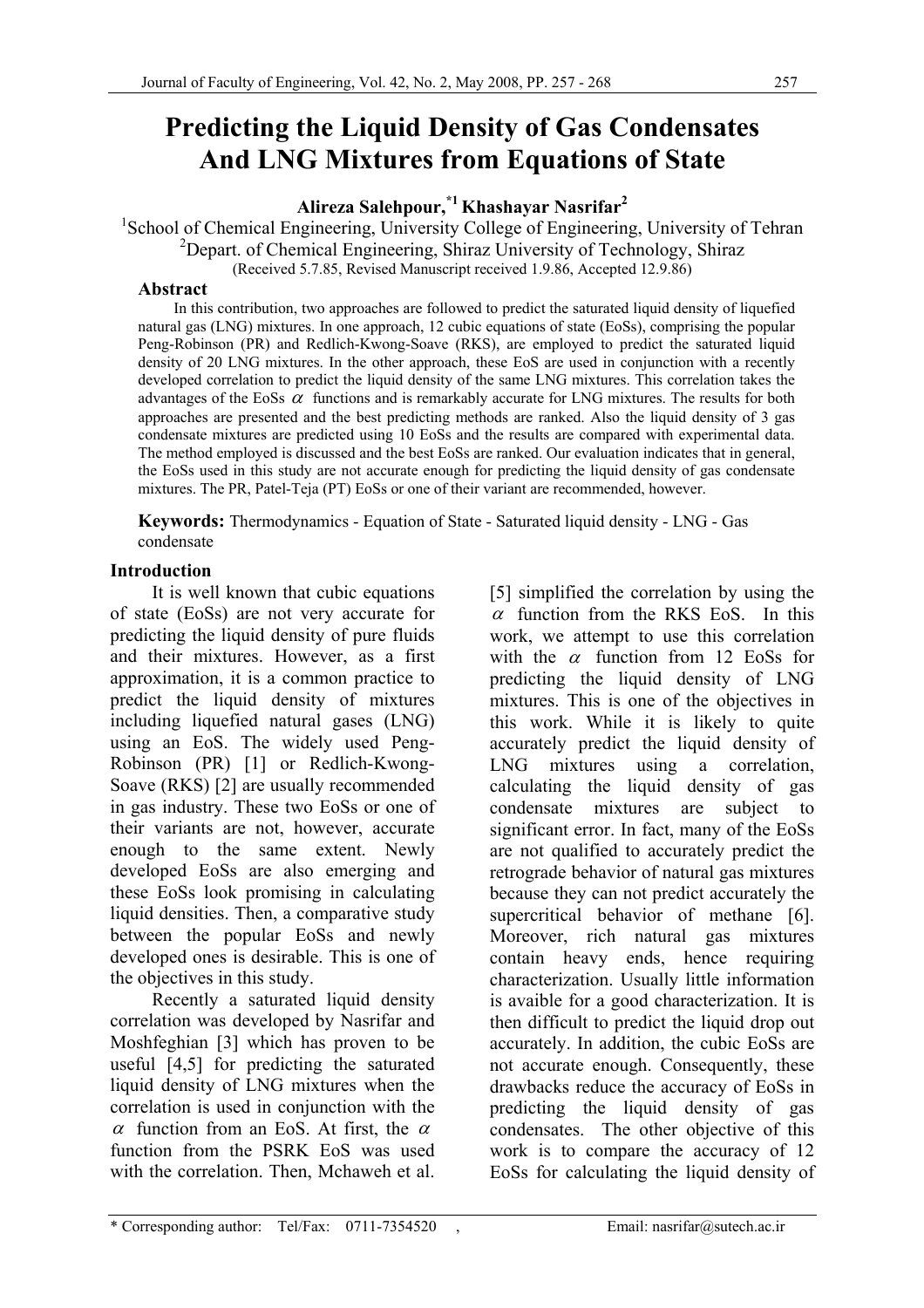**Table1: PVT relations for the EoSs used in this study.** 

| EoS                        | $\mathfrak{g}$ relativity for the E03s used in this study.<br>PVT relation <sup>a</sup>                                            |
|----------------------------|------------------------------------------------------------------------------------------------------------------------------------|
| RKS, RKT,<br><b>RKS-SW</b> | $P = \frac{RT}{v-b} - \frac{a_c \alpha(T_r)}{v(v+b)}$                                                                              |
| PR, PRG                    | $P = \frac{RT}{v-b} - \frac{a_c \alpha(T_r)}{v(v+b) + b(v-b)}$                                                                     |
| <b>TCCNM</b>               | $P = \frac{RT}{v - b(\theta)} - \frac{a_c \alpha(\theta)}{v^2 + 2b(\theta)v - 2b(\theta)^2}, \ \theta = \frac{T - T_t}{T_s - T_t}$ |
| PT, PTV                    | $P = \frac{RT}{v-b} - \frac{a_c \alpha(T_r)}{v(v+b) + c(v-b)}$                                                                     |
| <b>SW</b>                  | $P = \frac{RT}{v - b} - \frac{a_c \alpha(T_r)}{v^2 + (1 + 3\omega)bv - 3\omega b^2}$                                               |
| GD                         | $P = \frac{RT}{v-b} - \frac{a_c \alpha(T_r)}{v(v+c) + c(v-b)}$                                                                     |
| <b>MMM</b>                 | $P = \frac{RT}{v} \left( \frac{v + \varepsilon b}{v - b} \right) - \frac{a_C \alpha(T_r)/\sqrt{T}}{v(v + N \varepsilon b)}$        |
| <b>ST</b>                  | $P = \frac{RT}{v - b} - \frac{a_c \alpha(T_r)}{v^2 + (b + c)v - (bc + d^2)}$                                                       |
| <b>ALSJ</b>                | $P = \frac{RT}{v - b_1} - \frac{a_C \alpha(T_r)}{(v - b_2)(v + b_3)}$                                                              |

<sup>a</sup> *R* is the gas constant, *T* is the temperature,  $T_c$  is the critical temperature,  $T_t$  is the triple point temperature,  $T_r$  is the reduced temperature,  $\theta$  is the reduced temperature, *P* is the pressure, *v* is the molar volume, *c*, *d*, *N* and  $\varepsilon$ are the EoSs parameters,  $\omega$  is the acentric factor, *b* is the molecular co-volume,  $a<sub>C</sub>$  is the attractive parameter at the critical point and  $\alpha$  is the temperature dependence for attractive parameter also called  $\alpha$  - function.

20 LNG mixtures. The accuracy of 10 EoSs is also compared with each other and experimental data in predicting the liquid density of 3 gas condensate mixtures. The results are presented and the best methods in each case are ranked.

#### **The EoSs**

 The EoSs used in this study are classified as two-, three- and fourparameter EoSs. The modified Twu et al. [7] EoS by Nasrifar and Moshfeghian (TCCNM) [8] is a two-parameter EoS. The two-parameter EoSs are solely comprised by the Redlich-Kwong (RK) [9] and PR families. Of the RK family, the modifications by Soave (RKS), Twu et al. (RKT) [10] and Nasrifar and Bolland (RKS-SW) [11] are used. From the PR family, the original EoS, and a modified version by Gasem et al. (PRG) [12] are used. The three-parameter EoSs are: Schmidt and Wenzel (SW) [13], Guo and Du (GD) [14], Patel and Teja (PT) [15], a modified PT EoS by Valderrama (PTV) [16] and Mohsen-Nia et al. (MMM) [17]. The Salim, Trebble (ST) [18] and Adachi, Lu, Sue and Jensen (ALSJ) [19] EoSs are the four-parameter EoS that used in this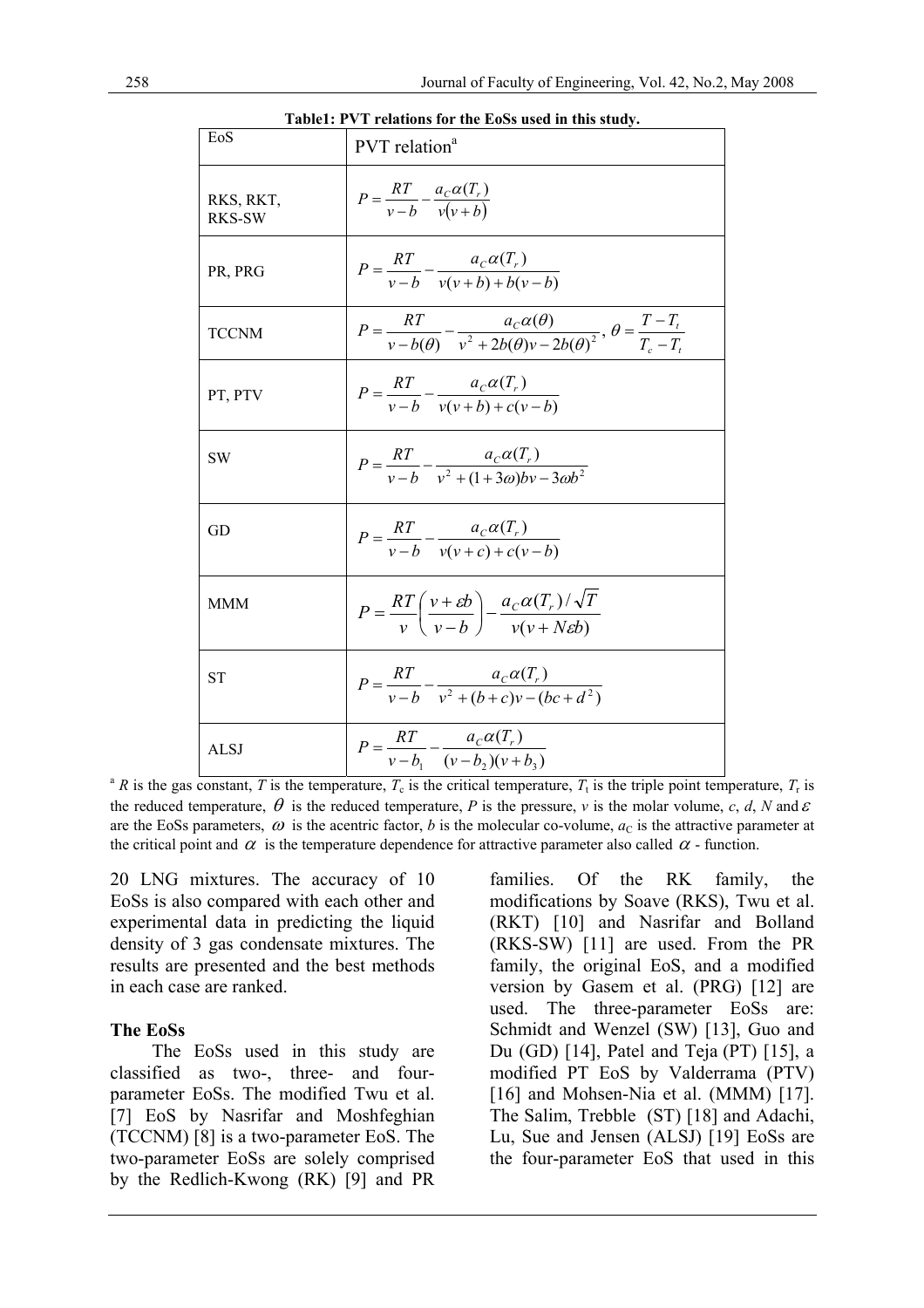| EoS           | $\alpha$ -Function <sup>a</sup>                                                                     |
|---------------|-----------------------------------------------------------------------------------------------------|
| RKS, PR,      |                                                                                                     |
| PT, PTV, ALSJ | $\alpha =  1 + m(1 - \sqrt{T_r}) ^2$                                                                |
| SW, GD, MMM   |                                                                                                     |
|               | $\alpha_{\text{Subcritical}} = [1 + m(1 - \sqrt{T_r})]^2$                                           |
| <b>RKS-SW</b> | $\int \alpha_{Supercritical} = \frac{b_1}{T} + \frac{b_2}{T^2} + \frac{b_3}{T^3}$                   |
| <b>TCCNM</b>  | $\alpha = \left[1 + m\left(1 - \sqrt{\theta}\right)\right]^2, \ \theta = \frac{T - T_t}{T_c - T_t}$ |
| <b>PRG</b>    | $\alpha = \exp[(A + BT_r)(1 - T_r^{C+Do+E\omega^2})]$                                               |
| <b>RKT</b>    | $\alpha = \alpha^{(0)} + \omega \alpha^{(1)}$ , $\alpha^{(i)} = T_r^{N(M-1)} e^{L(1-T_r^{NM})}$     |
| <b>ST</b>     | $\alpha = 1 + m(1 - \sqrt{T_r}) + p(\sqrt{0.7} - \sqrt{T_r})(1 - \sqrt{T_r})$                       |

**Table 2: The**α **functions for the EoSs.** 

<sup>a</sup>  $T_r$  is the reduced temperature,  $\omega$  is the acentric factor and  $m$ ,  $a_0$ ,  $a_1$ ,  $a_2$ ,  $a_3$ ,  $A$ ,  $B$ ,  $C$ ,  $D$ ,  $E$ ,  $N$ ,  $M$ ,  $L$ ,  $p$  are either a constant or a function of acentric factor.

study. The pressure-volume-temperature (PVT) relationships for the above mentioned EoSs are given in Table I. In Table 2, the temperature dependences for the attractive terms of the EoSs (also called  $\alpha$  function) are presented. The EoSs are presented briefly in the following sections, however, the details can be found in the given references.

#### **The RKS EoS**

 The RK EoS successfully relates the PVT of gases, however, it poorly predicts the vapor pressure and liquid density of pure compounds. Soave [2] introduced a temperature dependence  $(\alpha)$  for the attractive term of the RK EoS as given in Table II. This term significantly improves the accuracy of the EoS to predict vapor pressure, although the accuracy of the EoS to predict liquid density remains unchanged [20]. As a consequence of this modification, the RKS can successfully be used in fluid phase equilibria of hydrocarbon mixtures. However, the  $\alpha$ function causes the RKS to predict anomalous behaviors at high pressures [21].

# **The RKT EoS**

Soave [2] correlated the  $\alpha$ -function for the RKS EoS by matching the predicted

vapor pressure of pure compounds at reduced temperature of 0.7 to the experimental value. Although it has been proven to be useful, the vapor pressure predicted by the RKS EoS usually gets worse at reduced temperatures less than 0.7. Recognizing this behavior, especially for heavy hydrocarbons, Twu et al. [10] developed an  $\alpha$ -function that works well from the triple point to the critical point temperature. Predicting the vapor pressure of heavy hydrocarbons well, the RKT EoS could be capable of describing the vaporliquid-equilibria (VLE) of natural gas mixtures containing heavy hydrocarbons.

#### **The RKS-SW EoS**

 Nasrifar and Bolland [11] took the advantage of the square-well (SW) potential to account for the supercritical behavior of fluids in the RKS EoS. The RKS-SW is used in this paper for predicting the liquid density of gas condensate mixtures.

# **The PR EoS**

 Another successful PVT relation among EoSs is the PR EoS. Compared to RK family EoSs, the PR family EoSs generally predicts the liquid density of compounds more accurately [20]; however, the accuracy is not good enough for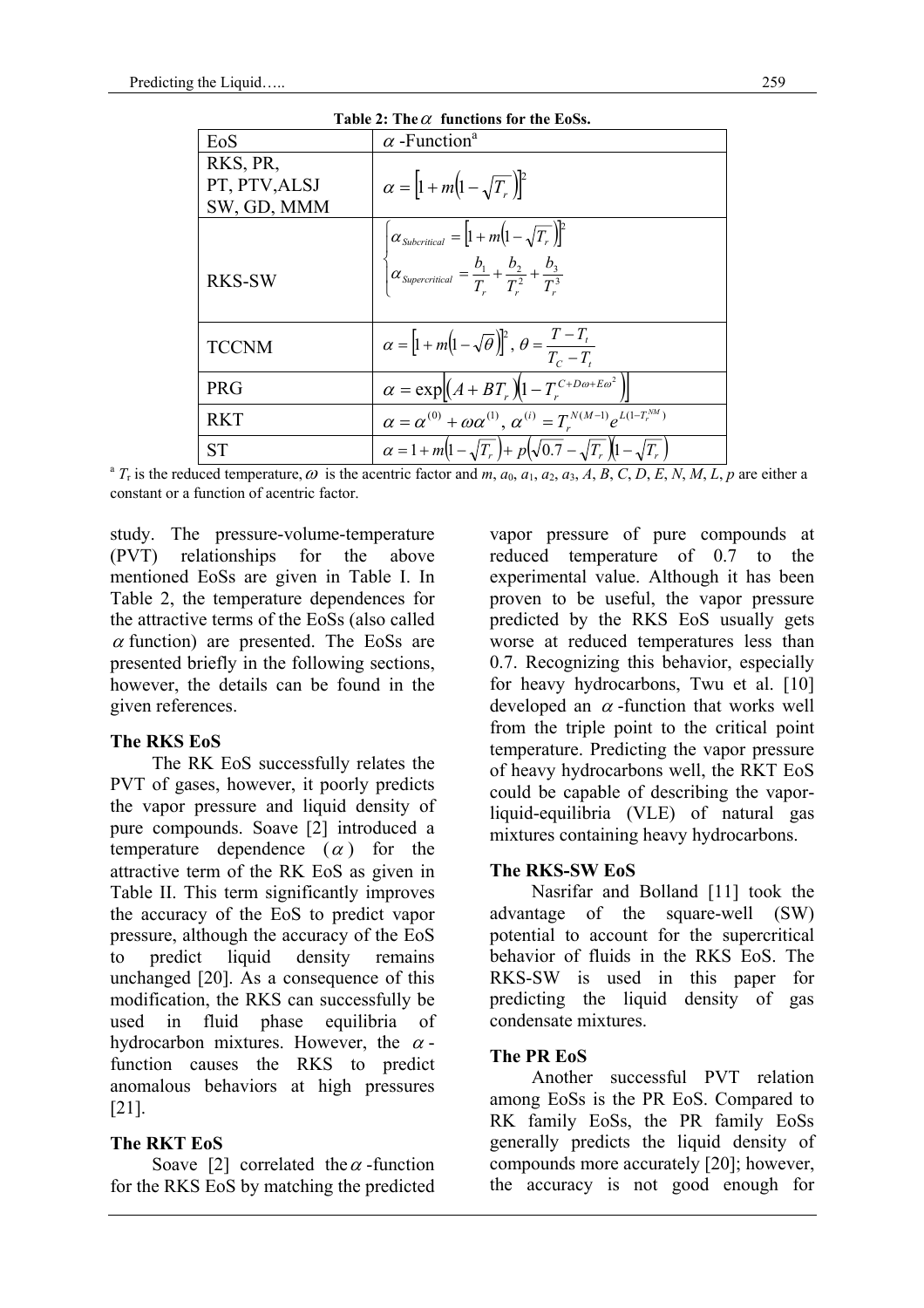industrial applications. The PR EoS takes the advantage of Soave-type  $\alpha$ -function, hence showing similar quality with temperature. However, Peng and Robinson [3] used a reduced temperature range from 0.7 to 1 to correlate the PR  $\alpha$ -function. The  $\alpha$ -function was first correlated to the vapor pressure of pure compounds with acentric factor less than 0.5 and later in 1978 they extended it to compounds with larger acentric factor.

# **The PRG EoS**

 Gasem et al. [12] developed a new  $\alpha$ -function in exponential form having recognized that the Soave-type  $\alpha$ -function employed by the PR EoS does not decrease monotonically to zero with temperature. The PRG EoS also attempts to improve the predictive capability of the PR EoS for vapor pressure.

# **The TCCNM EoS**

Nasrifar and Moshfeghian [8] employed a linear temperature dependence for molar covolume and a modified Soave's temperature dependence for the attractive parameter of the PVT relation proposed by Twu et al. [9] to obtain an accurate EoS for simple pure compounds and their mixtures. The TCCNM EoS [8] quite accurately predicts the liquid density of LNG mixtures.

# **The SW EoS**

 Schmidt and Wenzel [13] recognized that the RKS EoS accurately predicts the thermodynamic properties of fluids with acentric factor near zero while the PR EoS near 0.3. Knowing that, they developed a new EoS that reduces to the RK EoS at acentric factor of 0 and to the PR EoS at acentric factor of 1/3. In the SW EoS, acenteric factor is a third parameter. The SW EoS accurately predicts the liquid density and vapor pressure of light and moderate compounds.

# **The GD EoS**

 The GD EoS is a three parameter EoS, very similar in form to the PT EoS

[15]. It was developed peculiarly for hydrocarbon mixtures. The  $\alpha$ -function for the GD EoS is of Soave-type  $\alpha$ -function. however, the parameter *m* is defined differently for different compounds based on acentric factor. As shown by Guo and Du, the pure and mixture properties are predicted quite accurately using the GD EoS.

# **The PT and PTV EoSs**

 The PT and PTV EoSs have the same PVT relationship and  $\alpha$ -function. The difference is in calculating the EoSs parameters, i.e., *a*, *b* and *c*. In the PTV EoS, the actual compressibility factor is used while the critical compressibility factor in the PT EoS is a conventional parameter. Consequently, the PTV EoS predicts liquid densities near the critical point more accurately than the PT EoS.

#### **THE MMM EoS**

 Mohsen-Nia et al. [17] did not use a van der Waals repulsive term for the MMM EoS. Instead, they employed a more accurate empirical repulsive term having considered molecular simulation data of hard spheres. The MMM EoS is accurate for predicting vapor pressure and liquid density of light and moderate pure compounds. The  $\alpha$ -function of the MMM EoS is a Soave-type. They also used a temperature dependence term for the molecular co-volume parameter. As shown by Mohsen-Nia et al. [17], this improves the capability of the EoS for predicting liquid density, however, as pointed out by Salim and Trebble [18], may cause anomalous behaviors at high pressures.

# **The ST EoS**

 The STB is a four-parameter EoS. The PVT relationship for the ST is flexible and can be reduced to other EoSs. Although, it is accurate for predicting the thermodynamic properties of pure compounds, its extension to mixtures needs 4 mixing rules. Considering that mixing rules are in general empirical, application of 4 mixing rules may diminish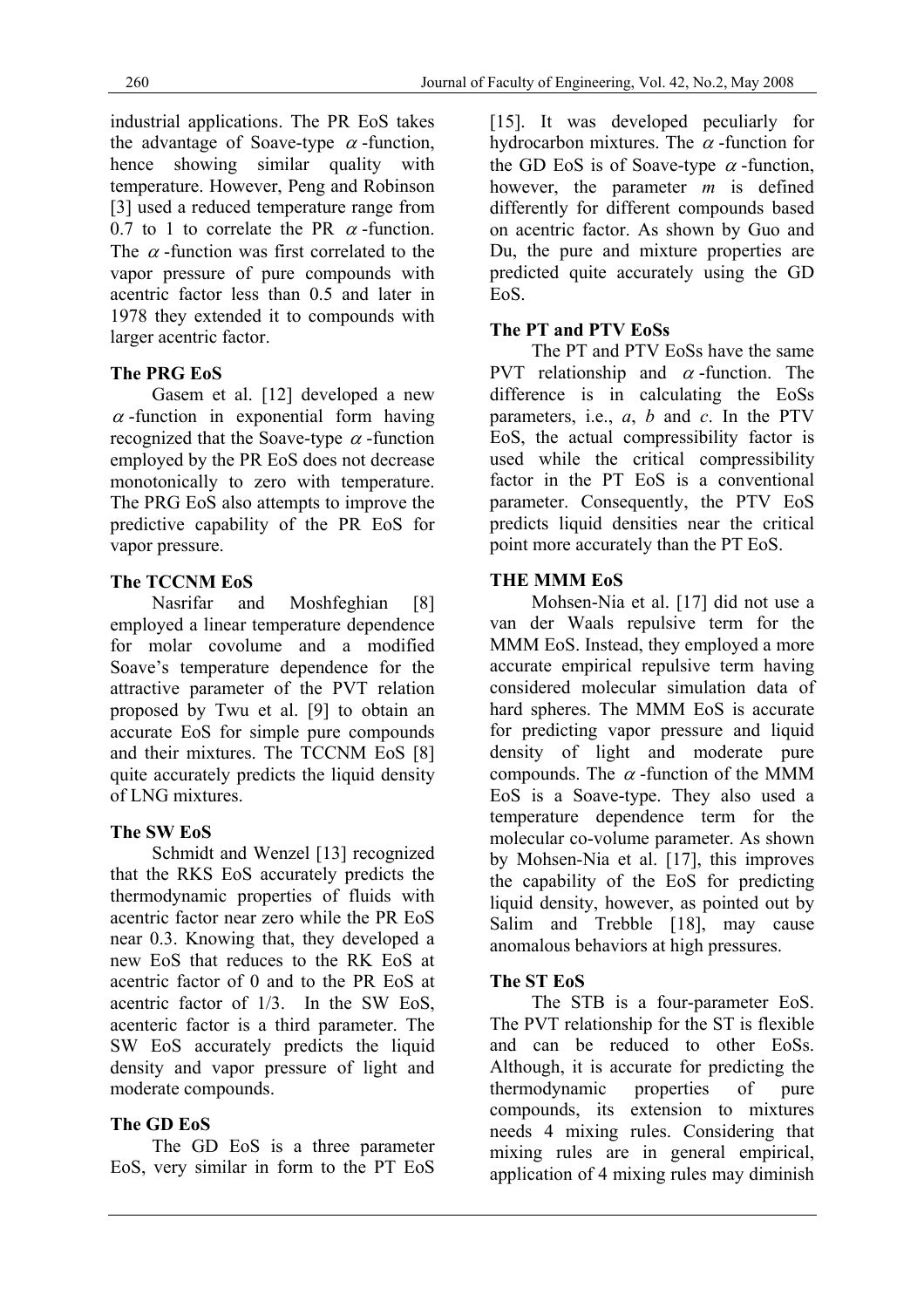the predictability of the ST EoS for mixtures.

#### **The ALSJ EoS**

 Adachi et al. [19] (ALS) developed a four-parameter EoS. Jensen [22] modified the ALS EoS for application in oil and gas industries. The ALSJ EoS is quite accurate for calculating the properties of pure fluids.

# **Mixing Rules**

 The van der Waals mixing rules have proven to be useful in hydrocarbon processing. The van der Waals quadratic mixing rule with geometric combining rule is used for the attractive parameter of the EoSs:

$$
a = \sum_{i} \sum_{j} x_i x_j a_{ij} \tag{1}
$$

with

$$
a_{ij} = \sqrt{a_{ii} a_{jj}} \left( 1 - k_{ij} \right) \tag{2}
$$

where  $k_{ij}$  is the binary interaction parameter. For the second, third and fourth parameters the following mixing rule is used:

$$
w = \sum_{j} x_{j} w_{j} \tag{3}
$$

where *w* stands for *b*, *c*, *d* and  $\omega$  in different EoSs.

# **Heavy Ends**

The heavy constituents of a natural gas are usually lumped and reported as  $C_{7+}$ . The  $C_{7+}$  fraction are commonly specified by molecular weight and specific gravity. The  $C_{7+}$  fractions may comprise of many components and different families of hydrocarbons. Although it is possible to analysis the  $C_{7+}$  fractions accurately using new techniques such as gas capillary chromatography, Pedersen et al. [23] found out that the specification of components up to  $C_{20}$  may be suffice for an accurate calculation of thermodynamic properties. Nevertheless, usually the composition up to  $C_6$  is available with a heavy end that must be characterized. It is a common practice to split a  $C_{7+}$  fraction into a number of single carbon number (SCN) groups and then calculate the critical properties of each group using available correlations [24-27]. Katz [28] introduced a simple decay exponential function to express the distribution of SCN groups. Pedersen et al. [23] also found out that the compositional distribution of SCNs in North Sea petroleum fractions is best described by an exponential function. Starling [29] has also suggested recently an exponential decay function for splitting heavy ends. The decay functions are different in form and accuracy. However, the decay function by Pedersen et al. [23] seems to be simple but still useful [30]; hence, it will be used in this study. The decay function reads

$$
Z_n = \exp(A + BM_n) \tag{4}
$$

Where  $Z_n$  is the SCN group mole fraction and  $M_n$  is the SCN group molecular weight. The unknowns *A* and *B* are determined for a  $C_{7+}$  fraction using the following constraints:

$$
Z_{C_{7+}} = \sum_{C_7}^{C_N} Z_{C_n} \tag{5}
$$

and

$$
M_{C_{7+}} = \frac{\sum_{C_7}^{C_N} Z_{C_n} M_{C_n}}{Z_{C_{7+}}} \tag{6}
$$

where  $C_N$  is the heaviest SCN to be considered in a  $C_{7+}$  fraction and  $C_n$  is a dummy variable. For determining *A* and *B* and hence the SCN distribution, the SCN molecular weight and volume are needed. We used the generalized SCN properties reported by Whitson [31].

#### **The Liquid Density Correlation**

Nasrifar and Moshfeghian [3] developed a saturated liquid density correlation in conjunction with EoSs. The correlation in its generalized form is expressed by:

$$
\rho/\rho_c = 1 + d_1 \Phi^{1/3} + d_2 \Phi^{2/3} + d_3 \Phi + d_4 \Phi^{4/3}
$$
\n(7)

with

$$
\Phi = 1 - T_r / \alpha(T_r) \tag{8}
$$

Where  $d_1$ =1.1688,  $d_2$ =1.8177,  $d_3$ =-2.6581,  $d_4$ =2.1613. The parameter  $T_r$  is the reduced temperature and  $\alpha$  denotes the  $\alpha$  function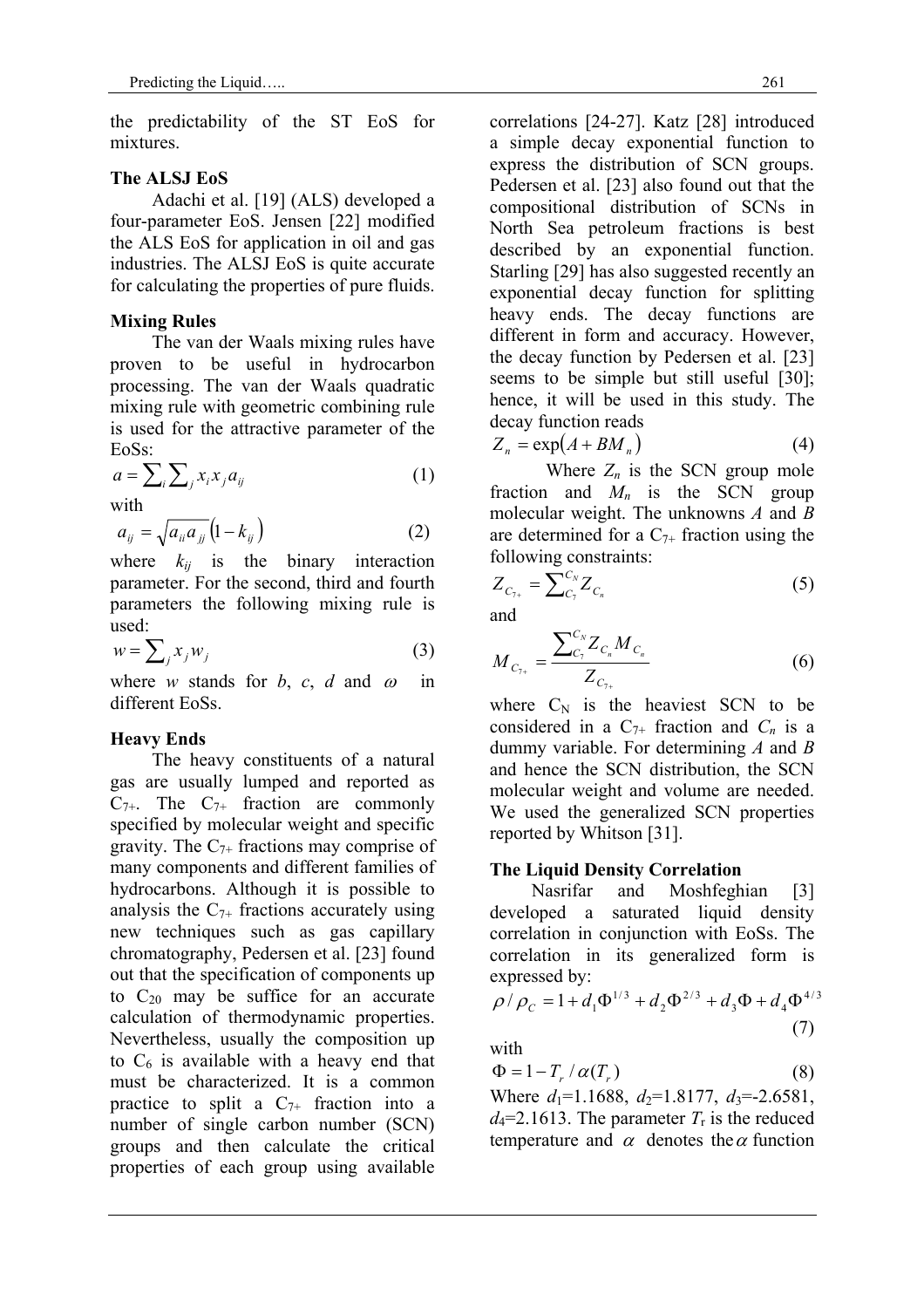|                   |             |             |            |             |                     |             | - - - - -           |             |
|-------------------|-------------|-------------|------------|-------------|---------------------|-------------|---------------------|-------------|
| Code              | $N_2$       | $C_1$       | $C_2$      | $C_3$       | $i$ -C <sub>4</sub> | $n-C_4$     | $i$ -C <sub>5</sub> | $n-C_5$     |
| LNG1              |             | 0.8604,     | 0.0460,    | 0.0479,     | 0.0457,             |             |                     |             |
|                   |             | 0.85378     | 0.05178    | 0.0470      | 0.04741             |             |                     |             |
| LNG <sub>2</sub>  | 0.04801     | 0.8094      | 0.04542    | 0.0505      | 0.04667             |             |                     |             |
| LNG3              |             | 0.8534,     | 0.07895,   | 0.04729,    | 0.00854.            | 0.00992,    | 0.00097,            | 0.00089,    |
|                   |             | 0.75442     | 0.15401    | 0.06950     | 0.00978             | 0.00978     | 0.00089             | 0.00083     |
| LNG4              | 0.0484      | 0.8526      | 0.0483     | 0.0507      |                     |             |                     |             |
| LNG5              |             | 0.84558-    | 0.05042-   | $0.4038 -$  | $0.0053 -$          | $0.00705 -$ |                     |             |
|                   |             | 0.85892     | 0.11532    | 0.01341     | 0.02577             | 0.02901     |                     |             |
| LNG6              | 0.049       | 0.8060      | 0.0468     | 0.0482      | 0.050               |             |                     |             |
| LNG7              | 0.0554      | 0.7909      | 0.056      | 0.0500      |                     | 0.0477      |                     |             |
| LNG8              | $0.00601 -$ | 0.8130-     | $0.0475 -$ | 0.02154-    | 0.00300-            | 0.00306-    |                     |             |
|                   | 0.0425      | 0.90613     | 0.08477    | 0.0298      | 0.0241              | 0.0242      |                     |             |
| LNG9              |             | 0.85133,    | 0.05759,   | 0.04808,    |                     | 0.02450,    |                     |             |
|                   |             | 0.84566     | 0.07924    | 0.05060     |                     | 0.04300     |                     |             |
| LNG10             | 0.00599-    | $0.74275 -$ | 0.06537-   | $0.02200 -$ | $0.00291 -$         | 0.00284-    | $0.00010 -$         | $0.00011 -$ |
|                   | 0.00859     | 0.90068     | 0.16505    | 0.06742     | 0.01336             | 0.01326     | 0.00223             | 0.00216     |
| LNG11             |             | 0.85341     | 0.07898    | 0.04729     | 0.00854             | 0.00992     | 0.00097             | 0.00089     |
| LNG12             |             | 0.86040     | 0.04600    | 0.04790     | 0.0457              |             |                     |             |
| LNG13             | 0.0484      | 0.8094      | 0.04542    | 0.05050     | 0.04628             |             |                     |             |
| LNG14             | 0.0484      | 0.8526      | 0.0453     | 0.0537      |                     |             |                     |             |
| LNG15             |             | 0.85443     | 0.05042    | 0.04038     | 0.02577             | 0.02900     |                     |             |
| LNG16             | 0.049       | 0.8060      | 0.0468     | 0.0482      | 0.0500              |             |                     |             |
| LNG17             | 0.0554      | 0.7909      | 0.056      | 0.05        |                     | 0.0477      |                     |             |
| LNG18             | 0.0425      | 0.8130      | 0.0475     | 0.0487      | 0.0241              | 0.0242      |                     |             |
| LNG19             |             | 0.85133     | 0.05759    | 0.04808     |                     | 0.0430      |                     |             |
| LNG <sub>20</sub> | 0.00599     | 0.74275     | 0.16505    | 0.06547     | 0.00843             | 0.00893     | 0.00069             | 0.00269     |

**Table 3: LNG mixtures studied in this work (experimental data from Refs. [32-34]).** 

from any EoS. Equation (7) is extended to mixtures by the following mixing rules:

$$
T_C = \sum_{j}^{n} x_j T_{C,j} \tag{9}
$$

$$
\alpha = \sum_{i}^{n} \sum_{j}^{n} x_{i} x_{j} \sqrt{\alpha_{i} \alpha_{j}}
$$
(10)

$$
\rho_C = \left[\sum_{j=1}^{n} x_j \rho_{C,j}^{-3/4}\right]^{4/3} \tag{11}
$$

#### **Results and Discussion**

 In this section, first, the accuracy of the EoSs in predicting the saturated liquid densities of 20 LNG mixtures given in Table 3 is presented. Then, the  $\alpha$  functions from these EoSs are used with Equations (7) and (8) and mixing rules Equations (9)- (11) to predict the saturated liquid densities of the same mixtures. Finally, the accuracy of the EoSs in predicting the liquid densities of 3 gas condensate mixtures is presented and discussed.

 In Table 3, one can also find the compositions for LNG mixtures, code names. The LNG compositions cover a range of compositions for methane from 74.2% to 90.6%. The temperature of LNG mixtures, given in Table IV, ranges from 105 K to 135 K. Given in Table IV are also the number of points used in calculations and average absolute deviations obtained in predicting the saturated liquid densities of 20 LNG mixtures. The procedure for calculating saturated liquid densities is as follow. After having calculated the bubble point pressure of each mixture at the given temperature, the liquid densities of LNG mixtures are calculated using the bubble point pressure and the compressibility factor of the liquid phase. As can be seen, the SW, TCCNM and ALSJ EoSs are the most accurate EoSs in predicting the liquid densities of the LNG mixtures,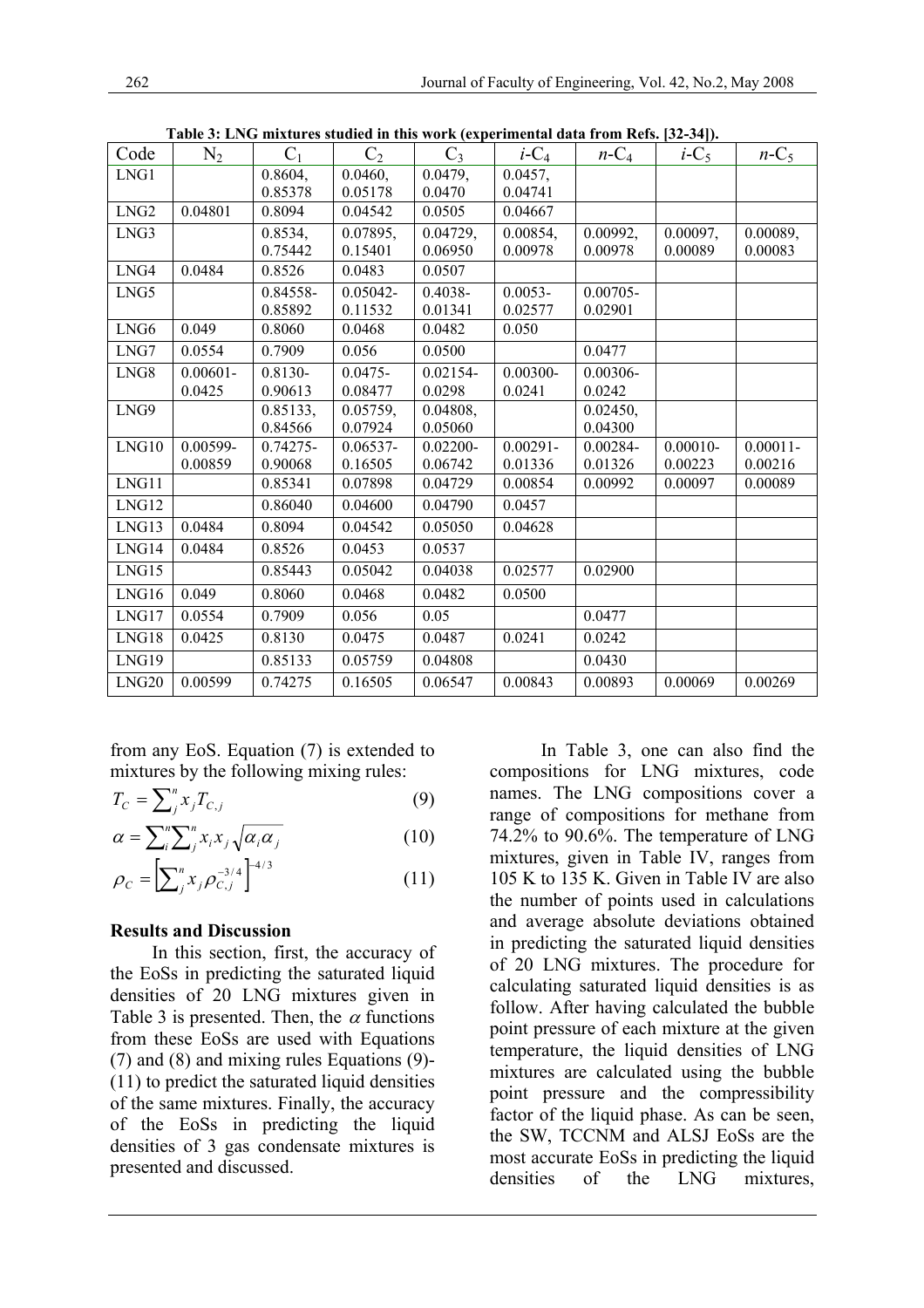| Code               | n              | $T -$            | <b>RKS</b> | <b>RKT</b> | PR    | PRG        | <b>TCCNM</b> | <b>SW</b> | GD   | MMM  | PT   | <b>PTV</b> | <b>ST</b> | <b>ALSJ</b> |
|--------------------|----------------|------------------|------------|------------|-------|------------|--------------|-----------|------|------|------|------------|-----------|-------------|
|                    |                | range(K)         |            |            |       |            |              |           |      |      |      |            |           |             |
| LNG1               | 9              | 115-135          | 1.98       | 1.96       | 10.55 | 10.74      | 0.54         | 0.12      | 2.1  | 3.70 | 1.36 | 5.27       | 2.32      | 0.90        |
| LNG <sub>2</sub>   | 4              | 115-130          | 1.70       | 1.68       | 10.86 | 11.06      | 0.79         | 0.22      | 2.87 | 3.30 | 1.70 | 5.49       | 2.13      | 0.57        |
| LNG3               | 9              | 110-130          | 1.89       | 1.90       | 10.56 | 10.75      | 0.58         | 0.08      | 2.06 | 4.70 | 1.48 | 5.56       | 2.54      | 0.98        |
| LNG4               | 4              | 105-120          | 0.84       | 0.91       | 11.80 | 11.97      | 0.40         | 0.37      | 2.94 | 3.49 | 2.07 | 6.43       | 1.68      | 0.32        |
| LNG5               | 12             | 105-130          | 1.75       | 1.76       | 10.77 | 10.95      | 0.47         | 0.13      | 2.12 | 4.08 | 1.45 | 5.61       | 2.28      | 0.91        |
| LNG6               | 4              | 105-120          | 1.64       | 1.62       | 10.78 | 10.99      | 0.43         | 0.26      | 2.48 | 5.65 | 1.77 | 5.47       | 3.06      | 0.80        |
| LNG7               | 6              | 105-130          | 1.67       | 1.64       | 10.82 | 11.02      | 0.51         | 0.22      | 2.52 | 4.26 | 1.73 | 5.78       | 2.27      | 0.71        |
| LNG8               | 15             | 105-130          | 1.45       | 1.48       | 11.17 | 11.34      | 0.46         | 0.17      | 2.46 | 3.05 | 1.58 | 5.88       | 1.75      | 0.66        |
| LNG9               | 9              | 115-135          | 1.95       | 1.93       | 10.59 | 10.77      | 0.53         | 0.12      | 2.13 | 3.32 | 1.40 | 5.56       | 1.98      | 0.88        |
| LNG10              | 13             | 110-130          | 1.89       | 1.91       | 10.58 | 10.76      | 0.59         | 0.11      | 2.13 | 4.31 | 1.46 | 5.56       | 2.41      | 0.95        |
| LNG11              | 5.             | 110-130          | 1.67       | 1.68       | 10.87 | 11.05      | 0.47         | 0.09      | 2.21 | 3.76 | 1.52 | 5.73       | 2.08      | 0.82        |
| LNG12              | 5.             | 115-135          | 2.00       | 1.97       | 10.55 | 10.74      | 0.61         | 0.15      | 2.10 | 3.45 | 1.33 | 5.25       | 2.22      | 0.89        |
| LNG13              | 4              | 115-130          | 1.70       | 1.68       | 10.86 | 11.07      | 0.79         | 0.22      | 2.87 | 3.30 | 1.70 | 5.49       | 2.13      | 0.57        |
| LNG14              | $\overline{4}$ | 105-120          | 0.84       | 0.91       | 11.80 | 11.97      | 0.40         | 0.37      | 2.94 | 3.49 | 2.06 | 6.43       | 1.68      | 0.32        |
| LNG15              | 4              | 105-120          | 2.05       | 2.01       | 10.30 | 10.51      | 0.61         | 0.15      | 1.83 | 6.41 | 1.36 | 5.24       | 3.33      | 1.26        |
| LNG16              | 4              | 105-120          | 1.64       | 1.62       | 10.78 | 10.99      | 0.43         | 0.26      | 2.48 | 5.65 | 1.77 | 5.47       | 3.06      | 0.80        |
| LNG17              | $\overline{2}$ | 105-110          | 1.65       | 1.60       | 10.69 | 10.92      | 0.42         | 0.35      | 2.32 | 6.63 | 1.85 | 5.72       | 3.18      | 0.88        |
| LNG18              | 4              | 105-120          | 1.73       | 1.70       | 10.68 | 10.90      | 0.43         | 0.20      | 2.38 | 5.63 | 1.70 | 5.53       | 2.96      | 0.88        |
| LNG19              | 5              | 115-135          | 2.06       | 2.02       | 10.46 | 10.65      | 0.64         | 0.13      | 2.09 | 3.29 | 1.34 | 5.45       | 1.99      | 0.91        |
| LNG <sub>20</sub>  | 4              | 110-125          | 2.33       | 2.33       | 9.99  | 10.18      | 0.911        | 0.24      | 1.74 | 5.97 | 1.27 | 5.17       | 3.28      | 1.34        |
|                    |                |                  |            |            |       |            |              |           |      |      |      |            |           |             |
| <b>AVE</b>         |                |                  | 1.74       | 1.74       | 10.77 | 10.96      | 0.54         | 0.17      | 2.29 | 4.12 | 1.55 | 5.61       | 2.31      | 0.83        |
| 30/11 <sub>D</sub> |                | $(100 \times N)$ |            |            |       | $\sqrt{ }$ |              |           |      |      |      |            |           |             |

Table 4: Accuracy<sup>a</sup> of the EoS in predicting the saturated liquid density of LNG mixtures.

 $a^{a}$  %  $AAD = (100/n) \sum_{i} \left| \rho_{\text{cald},j} - \rho_{\text{expl},j} \right| / \rho_{\text{expl},j}$ 

whilst the PR and PRG EoSs are the least. Among the popular two-constant RKS and PR EoSs, clearly, the RKS EoS is more accurate and must be preferred.

 The poor accuracy of cubic EoSs in predicting liquid densities is attributed to the weak representation of repulsive forces by the van der Waals repulsive term  $(RT/(v - b))$ . This inaccuracy could partly be compensated by adapting a too strong attractive term and partly by using a temperature dependence for molecular covolume, e.g. as in TCCNM EoS.

 Table 4 indicates the accuracy of the saturated liquid density correlation, Equation (7), when it is coupled with the  $\alpha$  function from different EoSs. Table 4 clarifies that the coupling of the correlation with the PR or PRG EoSs gives the best results and with the TCCNM EoS the worst. However, even in the worst case, the average deviation is better than 1.6%. In other words, if the correlation is coupled with the  $\alpha$  function of different EoSs, good agreement with experimental data is obtained no matter which EoS  $\alpha$  function is used. In general, the coupling of the

correlation with the PR, PRG, ALSJ and GD give the best results, respectively.

 It is worth stressing that the EoS  $\alpha$  functions are independent of the behavior of the EoSs in predicting liquid density. It is normally used to fit the EoS to the vapor pressure of pure compounds and indicates the interaction of molecules due to the attraction forces. While liquid density mostly represents the repulsive behavior of molecules.

 In Table 5, the accuracy of 10 EoSs in predicting the liquid densities of 3 gas condensate mixtures, namely GC1, GC2 and GC3 is presented. Given in Table 5 are also the compositions, number of points, temperature ranges and pressure ranges of the systems under study. The mixtures GC2 and GC3 are synthetic mixtures with known compositions; hence, calculations are straight forward, i.e., using the isothermal-isobaric flash calculation, the compositions of the liquid formed by retrograde condensation are predicted. Then, using the predicted compositions and compressibility factor for the liquid phase and the given temperature, pressure, the liquid density of the condensate is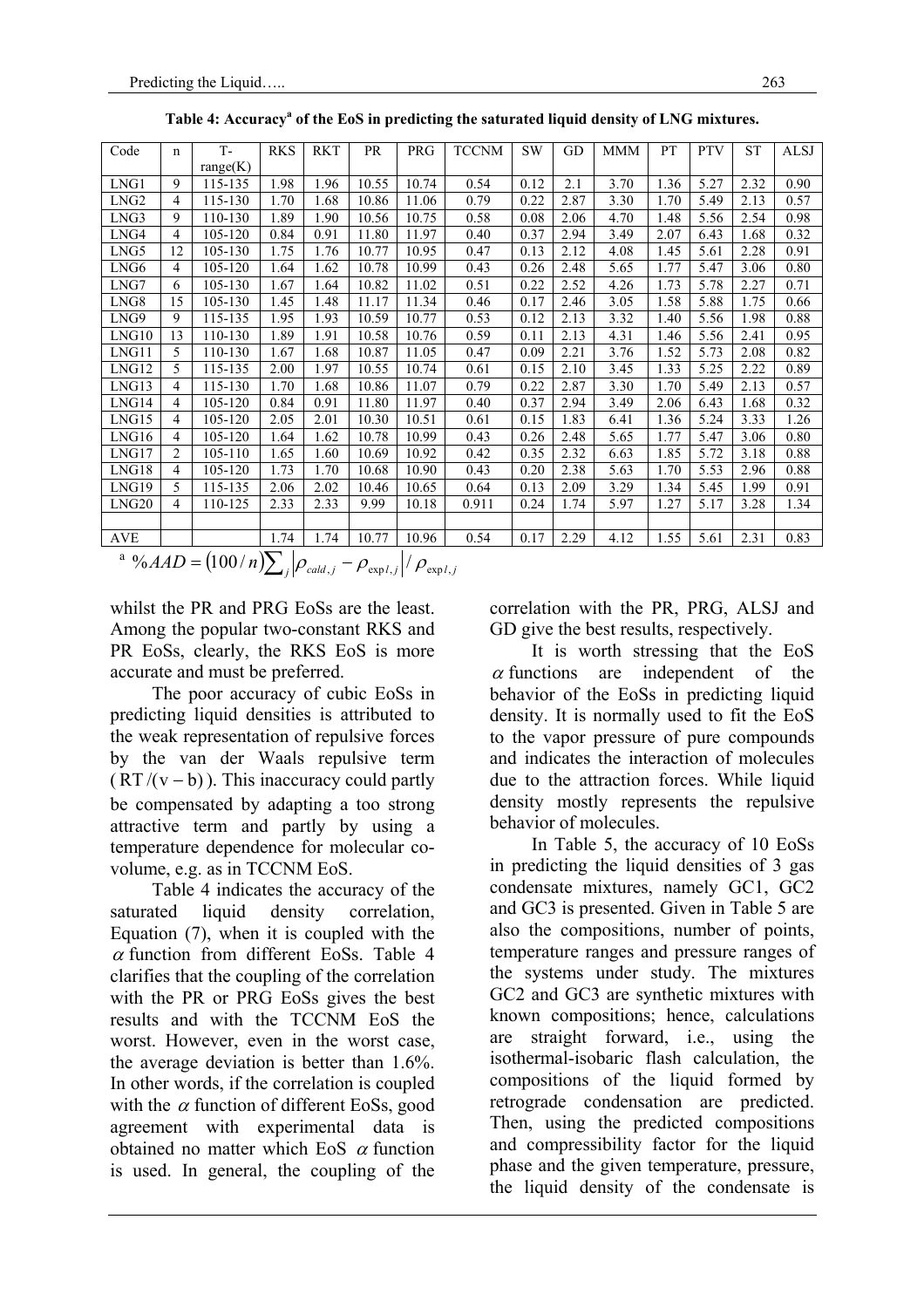predicted. The mixture GC1 is, however, a rich natural gas containing a heavy end. Before performing the calculations, the heavy end of the mixture should be characterized as explained in the section entitled 'heavy ends.' For the mixture GC1, the distribution given in Figure 1 was obtained for the heavy end. Then a series of calculations at two temperatures were performed to locate the optimum number of splitting the heavy ends. As it is seen in Figure 2, the more the number of SCN groups, the more accurate prediction is obtained. After 12 SCN, however, the deviations do not change appreciably. Hence, we split the heavy end into 12 SCN groups. After characterizing, the calculation procedure is similar to that mentioned above.

**Table 5: Accuracy<sup>a</sup> of the saturated liquid density correlation together with the**  $\alpha$  **function of different EoS in predicting the saturated liquid density of LNG mixtures.** 

|                  |                |                   |            |            |      |      | nos in preuteing the sucurated hydra density of his community. |      |      |            |      |            |           |             |
|------------------|----------------|-------------------|------------|------------|------|------|----------------------------------------------------------------|------|------|------------|------|------------|-----------|-------------|
| Code             | n              | $T -$<br>range(K) | <b>RKS</b> | <b>RKT</b> | PR   | PRG  | <b>TCCNM</b>                                                   | SW   | GD   | <b>MMM</b> | PT   | <b>PTV</b> | <b>ST</b> | <b>ALSJ</b> |
| LNG1             | 9              | 115-135           | 1.16       | 1.14       | 0.26 | 0.24 | 1.93                                                           | 0.99 | 0.29 | 1.45       | 0.67 | 0.69       | .59       | 0.25        |
| LNG <sub>2</sub> | 4              | 115-130           | 1.27       | 1.25       | 0.20 | 0.21 | 1.78                                                           | 1.09 | 0.35 | 1.34       | 0.77 | 0.79       | 1.44      | 0.28        |
| LNG3             | 9.             | 110-130           | 1.49       | 1.44       | 0.24 | 0.34 | 1.54                                                           | 1.29 | 0.58 | 1.10       | 1.00 | 1.01       | 1.21      | 0.47        |
| LNG4             | 4              | 105-120           | 1.96       | 1.86       | 0.59 | 0.73 | 1.06                                                           | 1.77 | 1.01 | 0.54       | 1.51 | 1.55       | 0.79      | 0.95        |
| LNG5             | 12             | 105-130           | 1.45       | 1.40       | 0.22 | 0.28 | 1.62                                                           | 1.26 | 0.52 | 1.12       | 0.97 | 0.99       | 1.30      | 0.44        |
| LNG6             | 4              | 105-120           | 1.59       | 1.54       | 0.30 | 0.45 | 1.30                                                           | 1.39 | 0.71 | 0.94       | 1.11 | 1.14       | 0.99      | 0.60        |
| LNG7             | 6              | 105-130           | 1.63       | 1.59       | 0.36 | 0.47 | 1.40                                                           | 1.43 | 0.72 | 0.96       | 1.13 | 1.15       | 1.06      | 0.61        |
| LNG8             | 15             | 105-130           | 1.54       | 1.48       | 0.25 | 0.33 | 1.57                                                           | 1.36 | 0.58 | 1.01       | 1.07 | 1.11       | 1.27      | 0.52        |
| LNG9             | 9              | 115-135           | 1.30       | 1.28       | 0.25 | 0.27 | 1.82                                                           | 1.12 | 0.40 | 1.32       | 0.80 | 0.82       | 1.48      | 0.33        |
| LNG10            | 13             | 110-130           | 1.46       | 1.41       | 0.23 | 0.31 | 1.59                                                           | 1.26 | 0.54 | 1.13       | 0.97 | 0.98       | 1.25      | 0.46        |
| LNG11            | 5              | 110-130           | 1.49       | 1.44       | 0.26 | 0.33 | 1.60                                                           | 1.30 | 0.55 | 1.09       | 1.01 | 1.03       | .28       | 0.47        |
| LNG12            | 5              | 115-135           | 1.12       | 1.10       | 0.31 | 0.27 | 1.99                                                           | 0.94 | 0.28 | 1.51       | 0.62 | 0.64       | 1.65      | 0.25        |
| LNG13            | 4              | 115-130           | 1.27       | 1.25       | 0.20 | 0.21 | 1.78                                                           | 1.09 | 0.35 | 1.34       | 0.77 | 0.79       | 1.44      | 0.28        |
| LNG14            | 4              | 105-120           | 1.96       | 1.86       | 0.59 | 0.73 | 1.06                                                           | 1.77 | 1.00 | 0.54       | 1.51 | 1.55       | 0.79      | 0.95        |
| LNG15            | 4              | 105-120           | 1.48       | 1.43       | 0.23 | 0.34 | 1.44                                                           | 1.28 | 0.60 | 1.05       | 1.00 | 1.02       | 1.11      | 0.49        |
| LNG16            | 4              | 105-120           | 1.59       | 1.54       | 0.30 | 0.45 | 1.30                                                           | 1.39 | 0.71 | 0.94       | 1.11 | 1.14       | 0.99      | 0.60        |
| LNG17            | 2              | 105-110           | 1.94       | 1.90       | 0.67 | 0.85 | 0.90                                                           | 1.74 | 1.10 | 0.56       | 1.47 | 1.49       | 0.58      | 0.97        |
| LNG18            | 4              | 105-120           | 1.62       | 1.58       | 0.33 | 0.48 | 1.30                                                           | 1.43 | 0.75 | 0.91       | 1.14 | 1.16       | 0.97      | 0.63        |
| LNG19            | 5              | 115-135           | 1.23       | 1.22       | 0.28 | 0.28 | 1.85                                                           | 1.05 | 0.36 | 1.41       | 0.72 | 0.74       | 1.56      | 0.31        |
| LNG20            | $\overline{4}$ | 110-125           | 1.30       | 1.25       | 0.13 | 0.20 | 1.66                                                           | 1.08 | 0.43 | 1.30       | 0.80 | 0.79       | 1.30      | 0.30        |
|                  |                |                   |            |            |      |      |                                                                |      |      |            |      |            |           |             |
| <b>AVE</b>       |                |                   | 1.46       | 1.42       | 0.28 | 0.35 | 1.58                                                           | 1.27 | 0.55 | 1.12       | 0.98 | 1.00       | 1.26      | 0.47        |

 $\frac{a}{\sqrt{AAD}} = (100/n) \sum_{j} \left| \rho_{\text{cald},j} - \rho_{\text{exp1},j} \right| / \rho_{\text{exp1},j}$ 

Table 6: Average absolute deviation<sup>a</sup> in predicting the liquid density of gas condensate mixtures.

| Code             | $\mathbf n$                                                                                                 | T(K)                      | P range<br>(MPa)   | <b>RKS</b> | RKS-<br><b>SW</b> | <b>RKT</b> | <b>PR</b> | PRG   | GD    | <b>MMM</b> | PT    | <b>PTV</b> | <b>ST</b> |
|------------------|-------------------------------------------------------------------------------------------------------------|---------------------------|--------------------|------------|-------------------|------------|-----------|-------|-------|------------|-------|------------|-----------|
| $GC1^b$          | 24                                                                                                          | 333.2,<br>371.6,<br>410.1 | $4.48 -$<br>39.01  | 14.04      | 14.96             | 12.67      | 5.56      | 3.92  | 7.88  | 16.66      | 7.65  | 11.19      | 18.87     |
| $GC2^c$          | 6                                                                                                           | 303.15                    | $19.41 -$<br>30.44 | 33.34      | 33.81             | 29.67      | 28.09     | 26.12 | 15.82 | 8.91       | 15.43 | 7.49       | 10.71     |
| GC3 <sup>d</sup> | 3                                                                                                           | 353.15                    | 27.68-<br>30.44    | 25.87      | 30.12             | 21.27      | 25.40     | 21.52 | 2.42  | 26.12      | 2.23  | 4.17       | 23.27     |
|                  |                                                                                                             |                           |                    |            |                   |            |           |       |       |            |       |            |           |
| AVE              |                                                                                                             |                           |                    | 18.62      | 19.77             | 16.54      | 11.46     | 9.56  | 8.83  | 16.11      | 8.57  | 9.88       | 17.79     |
| a                | $\%AAD = (100/n)\sum_{i} \left  \rho_{\text{cald},j} - \rho_{\text{expl},j} \right  / \rho_{\text{expl},j}$ |                           |                    |            |                   |            |           |       |       |            |       |            |           |

b Composition: N2, 3.912%; CO2, 0.750%; C1, 70.203; C2, 9.220; C3, 2.759; *i*-C4, 0.662; *n*-C4, 0.981; *i*-C5, 0.402; *n*-C<sub>5</sub>, 0.422; C<sub>6</sub>, 0.816; C<sub>7+</sub>, 9.873%. The C7+ specification: MW=192.8, Sp.Gr=0.803 (Ref. [35])

<sup>c</sup> Composition: C<sub>1</sub>, 82.32%; C<sub>3</sub>, 8.71%; *n*-C<sub>5</sub>, 5.05%; *n*-C<sub>10</sub>, 1.98%; *n*-C<sub>16</sub>, 1.94% (Ref. [36]).

d Composition: C1, 82.05%; C3, 8.95%; *n*-C5, 5.00%; *n*-C10, 1.99%; *n*-C16, 2.01% (Ref. [36]).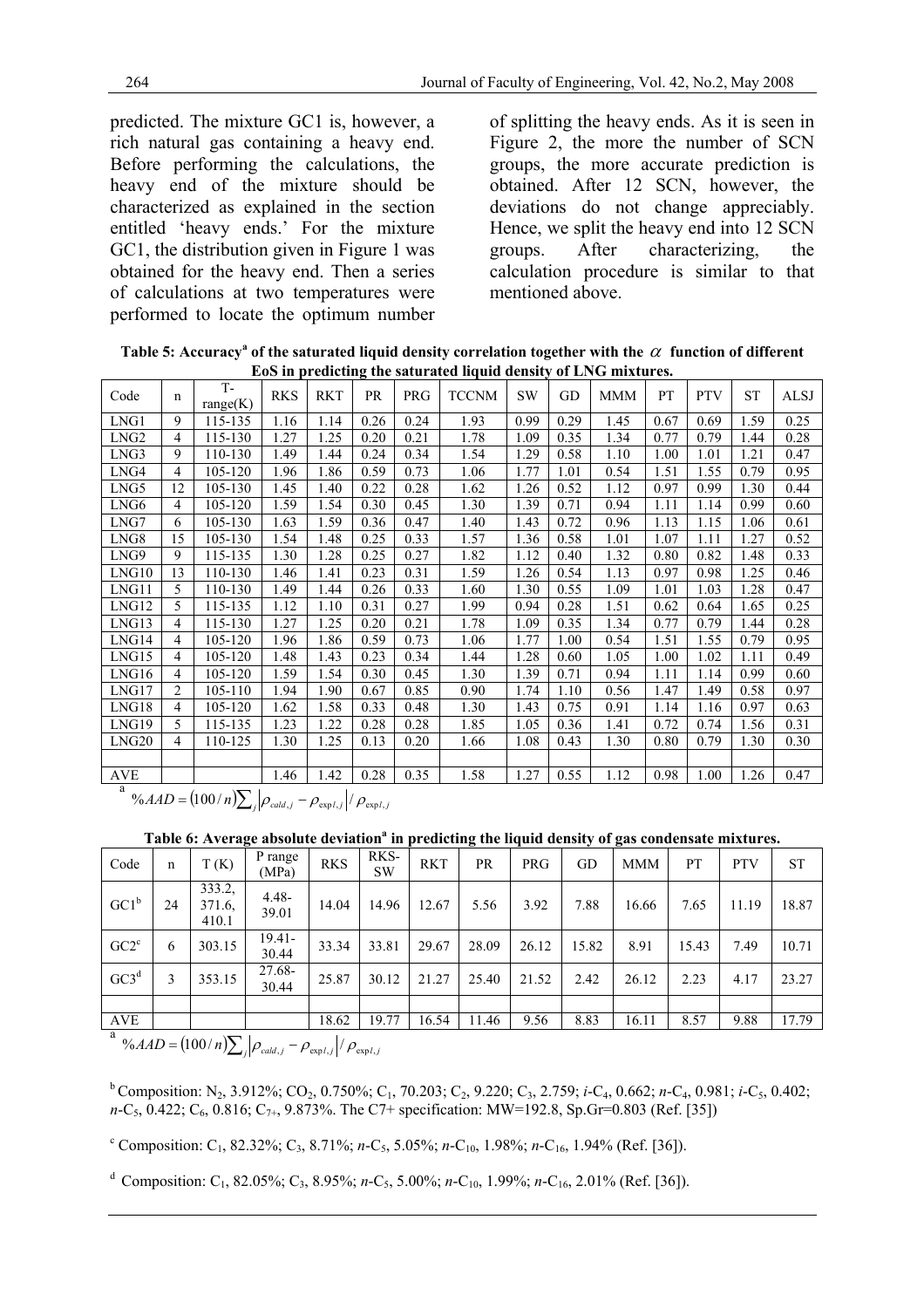The results for predicting the liquid densities of gas condensate mixtures are also given in Table 5 in terms of average absolute deviation. As it is clear, in general, the PT, GD and PRG EoSs are more accurate than the others, whilst the RKS-SW is the least. Figure 3 shows a deviation plot indicating the distribution of

errors in predicting the saturated liquid density of GC1 mixtures with pressure at three different temperatures. The deviations are well behave and nearly constant with pressure, while the deviations at low temperatures are larger than that at higher temperature.





**Figure 1: Distribution of SCN groups for the mixture GC1.** 

**Figure 2: Percent deviations in predicting the dew points of the mixture GC1 using the PRG EoS.** 



**Figure 3: Percent deviations in predicting the saturated liquid density of liquid dropout produced from mixture GC1 using the PRG EoS.**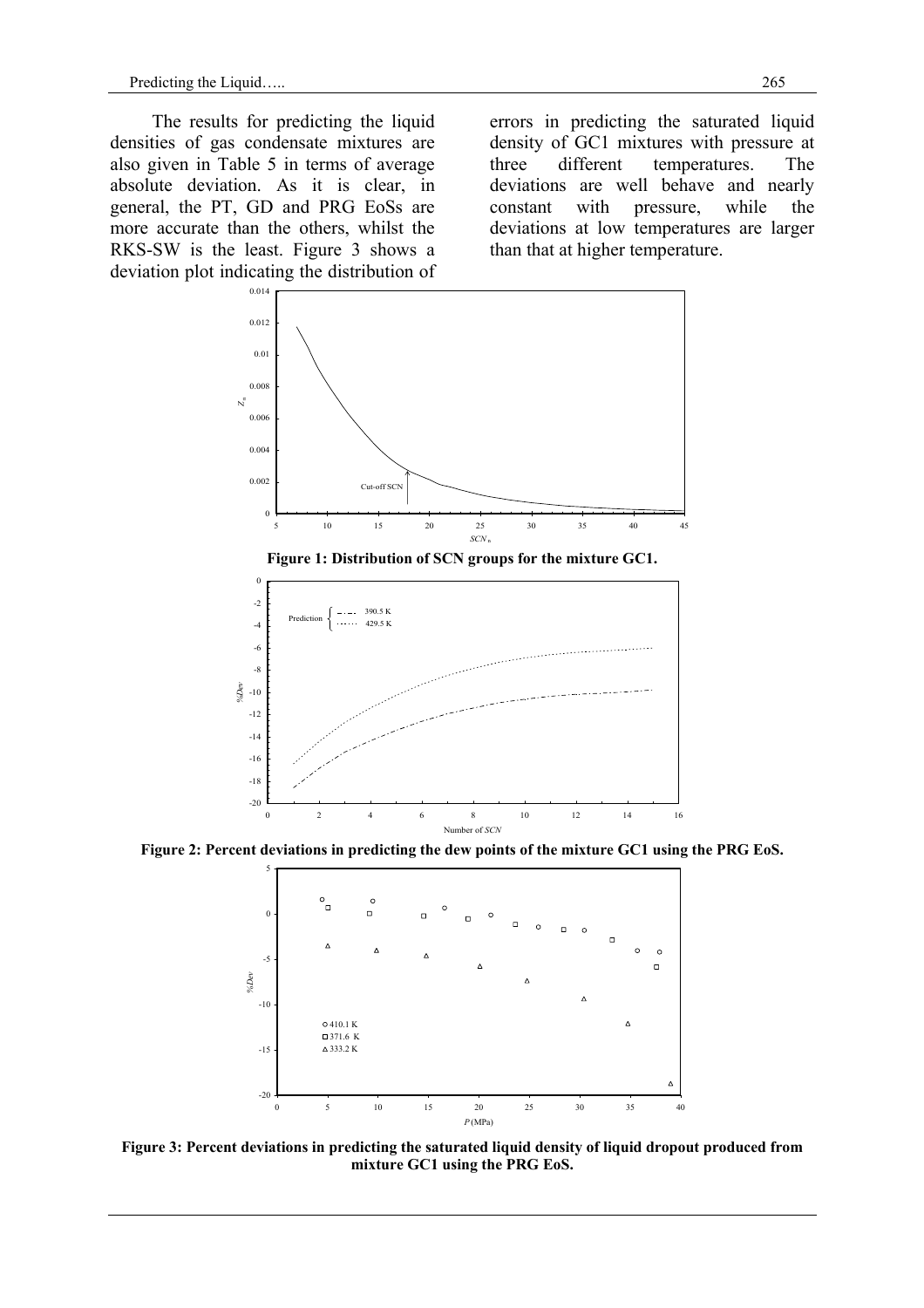#### **Conclusions**

 The liquid densities of 20 LNG mixtures have been predicted using 12 EoSs. In these predictions, the SW EoS has been ranked number 1, the TCCNM number 2 and ALSJ number 3. respectively. A saturated liquid density correlation has successfully been used with the  $\alpha$  function from the 12 EoSs for predicting the liquid densities of the same LNG mixtures. It has been found that the coupling of the correlation with the PR, PRG and ALSJ EoSs give the best results, respectively. The coupling of the correlation with the TCCNM EoS gives the worst results with an average absolute deviation equal to 1.58%. The liquid densities of 3 gas condensate mixtures have been predicted using 10 EoSs. It was found out that the PT, GD, PRG and PTV EoSs are the most accurate, respectively.

#### Reference

- 1 Peng, D.Y. and Robinson, D. B. (1976). "A new two-constant equation of state." *Ind. Eng. Chem. Fundam.* Vol. 15, PP.59-64.
- 2 Soave, G. (1972). "Equilibrium constants from a modified Redlich-Kwong equation of state." *Chem. Eng. Sci.* Vol. 27, PP.1197-1203.
- 3 Nasrifar, Kh. and Moshfeghian, M. (1998). "A saturated liquid density equation in conjunction with the predictive-soave-Redlich-Kwong equation of state for pure refrigerants and LNG multicomponent systems." *Fluid Phase Equilib.* Vol. 153, PP.231-242.
- 4 Nasrifar, Kh., Ayatollahi, Sh. and Moshfeghian, M. (2000). "Generalized saturated liquid density prediction method for pure compounds and multi-component mixtures." *Fluid Phase Equilib.* Vol. 68, PP.71-90.
- 5 Mchaweh, A., Alsaygh, A., Nasrifar, Kh. and Moshfeghian, M. (2004). "A simplified method for calculating saturated liquid densities." *Fluid Phase Equilib.* Vol. 224, PP.155-165.
- 6 Danesh, A., Xu, D. H., Tehrani, D. H. and Todd, A.C. (1995). "Improving predictions of equation of state by modifying its parameters for super critical components of hydrocarbon reservoir fluids." *Fluid Phase Equlib.* Vol. 112, PP.45-61.
- 7 Twu, C. H., Coon, J. E. and Cunningham, J. R. (1992). "A new cubic equation of state." *Fluid Phase Equilib.* Vol. 75, PP.65-79.
- 8 Nasrifar, Kh. and Moshfeghian, M. (2001). "A new cubic equation of state for simple fluids: pure and mixture." *Fluid Phase Equilib.* Vol.190, PP.73-88.
- 9 Redlich, O. and Kwong, J. N. S. (1949). , "On the thermodynamics of solutions: V. an equation of state: fugacity of gaseous solutions," *Chem. Rev.* Vol. 44, PP.233-244.
- 10 Twu, C.H., Coon, J.E. and Cunningham, J. R. (1995). "A new generalized alpha function for a cubic equation of state: part 2. Redlich-Kwong equation." *Fluid Phase Equlib.* Vol. 105, PP.61-69.
- 11 Nasrifar, Kh. and Bolland, O. (2004). "Square-well potential and a new  $\alpha$  function for the soave-Redlich-Kwong equation of state." *Ind. Eng. Chem. Res.* Vol. 43, PP.6901-6909.
- 12 Gasem, K. A. M., Gao, W., Pan, Z. and Robinson, R. L. (2001). "A modified temperature dependence for the pPeng-Robinson equation of state." *Fluid Phase Equilib.* Vol. 181, PP.113-125.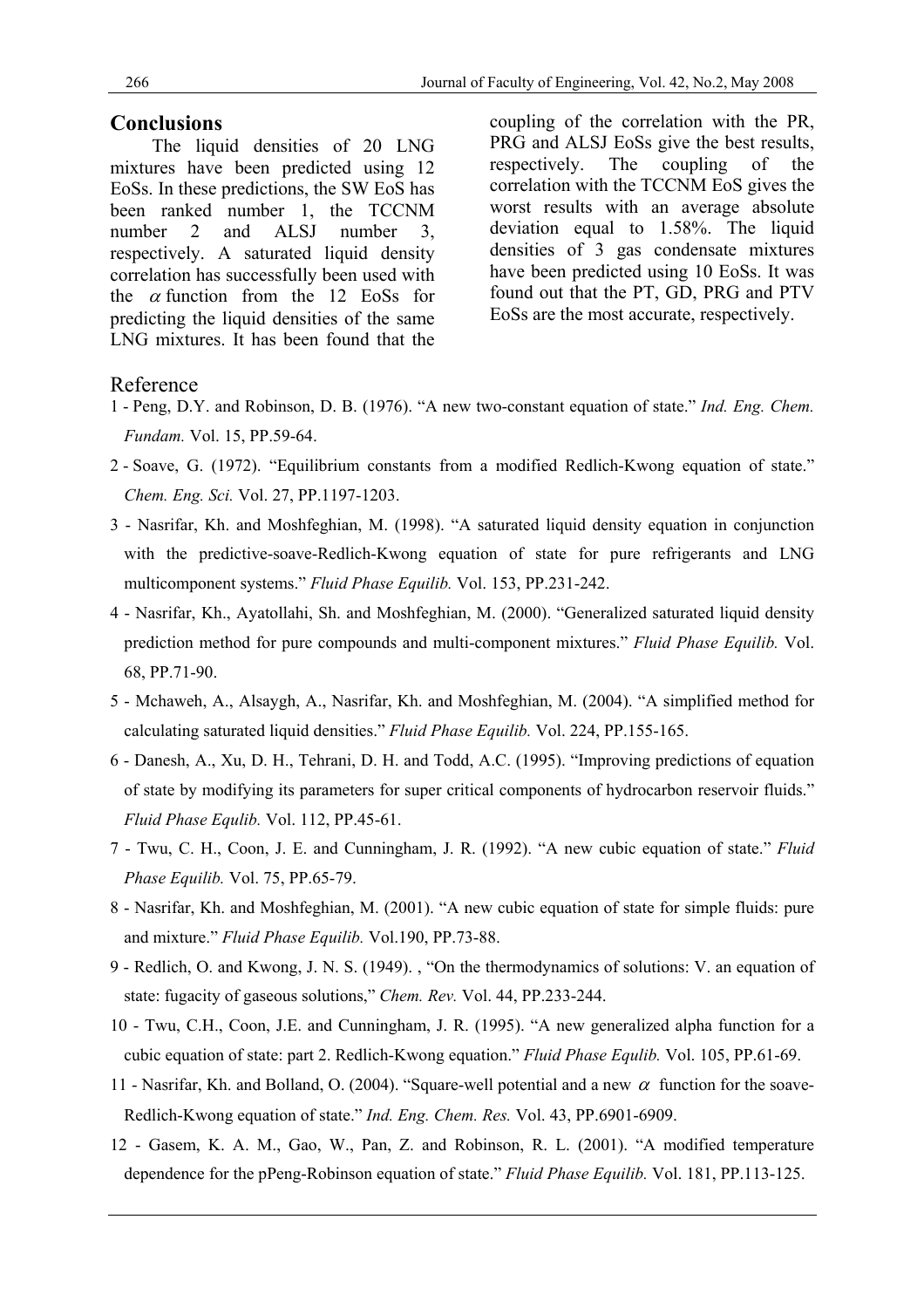- 13 Schmidt, G. and Wenzel, H. (1980). "A modified van der waals type equation of state." *Chem. Eng. Sci*. Vol. 35, PP.1503-1512.
- 14 Guo, T. M. and Du, L. (1989). "A three-paramater cubic equation of state for reservoir fluids." *Fluid Phase Equilib*. Vol. 52, PP.47-57.
- 15 Patel, N. C. and Teja, A. S. (1982). "A new equation of state for fluids and fluid mixtures." *Chem. Eng. Sci.* Vol. 37, PP.463-473.
- 16 Valderrama, J. O. (1990). "A generalized atel-Teja equation of state for polar and nonpolar fluids and their mixtures." *J. Chem. Eng. Jpn*. Vol. 23, PP.87-91.
- 17 Mohsen-Nia, M., Modarress, H. and Mansoori, G. A. (2003). "A cubic hard-core equation of state." *Fluid Phase Equilib.* Vol. 206, PP.27-39.
- 18 Salim, P. H. and Trebble, M. A. (1991). "A modified Trebble-Bishnoi equation of state." *Fluid Phase Equilib.* Vol. 65, PP.59-71.
- 19 Adachi, Y., Lu, B. C. Y. and Sugie, H. (1983). "A four-parameter equation of state." *Fluid Phase Equilib.* Vol. 11, PP.29-84.
- 20 Nasrifar, Kh. and Moshfeghan, M. (1999). "Evaluation of saturated liquid density prediction methods for pure refrigerants." *Fluid Phase Equilib.* Vol. 158-160, PP.437-445.
- 21 Segura, H., Kraska, T., Mejía, A., Wisniak, J. and Polishuk, I. (2003). "Unnoticed pitfalls of soave-type alpha functions in cubic equations of state." *Ind. Eng. Chem. Res.* Vol. 42, PP.5662- 5673.
- 22 Jensen, B. H. (1987). *Densities, Viscosities and Phase Behavior in Enhanced Oil Recovery.* Ph.D. Thesis, Department of Chemical Engineering, the Technical University of Denmark, Denmark.
- 23 Pedersen, K. S., Blilie, A. L. and Meisingset, K. K. (1992). "PVT calculations on petroleum reservoir fluids using measured and estimated compositional data for the plus fraction." *Ind. Eng. Chem. Res.* Vol. 3, PP.1378-1384.
- 24 Cavett, R. H. (1962). "Physical data for distillation calculations, vapor-liquid equilibria." *Proceedings of 27th API Meeting*, San Francisco, PP.351-366.
- 25 Riazi, M. R. and Daubert, T. E. (1987). "Characterization parameters for petroleum fractions." *Ind.Eng.Chem.Res.*Vol. 26, PP.755-759.
- 26 Twu, C. H. (1984). "An internally consistent correlation for predicting the critical properties and molecular weights of petroleum and coal tar liquids." *Fluid Phase Equilib.* Vol. 16, PP.137-150.
- 27 Lee, B. I. and Kesler, M. G. (1980). "Improve vapor pressure prediction." *Hydrocarbon Processing*, PP.163-167.
- 28 Katz, D. (1983). "An overview of phase behavior of oil and gas production." *JPT*, PP.1205-1214.
- 29 Starling, K. E. (2003). "Peng-Robinson equation of state and calculating natural gas dew points." *American Gas Association Operations Conference*, Orlando, Apr. 27-30.
- 30 Nasrifar, Kh., Bolland, O. and Moshfeghian, M. (2005). "Predicting natural gas dew points from 15 equations of state." *Energy & Fuel*, Vol. 19, PP.561-572.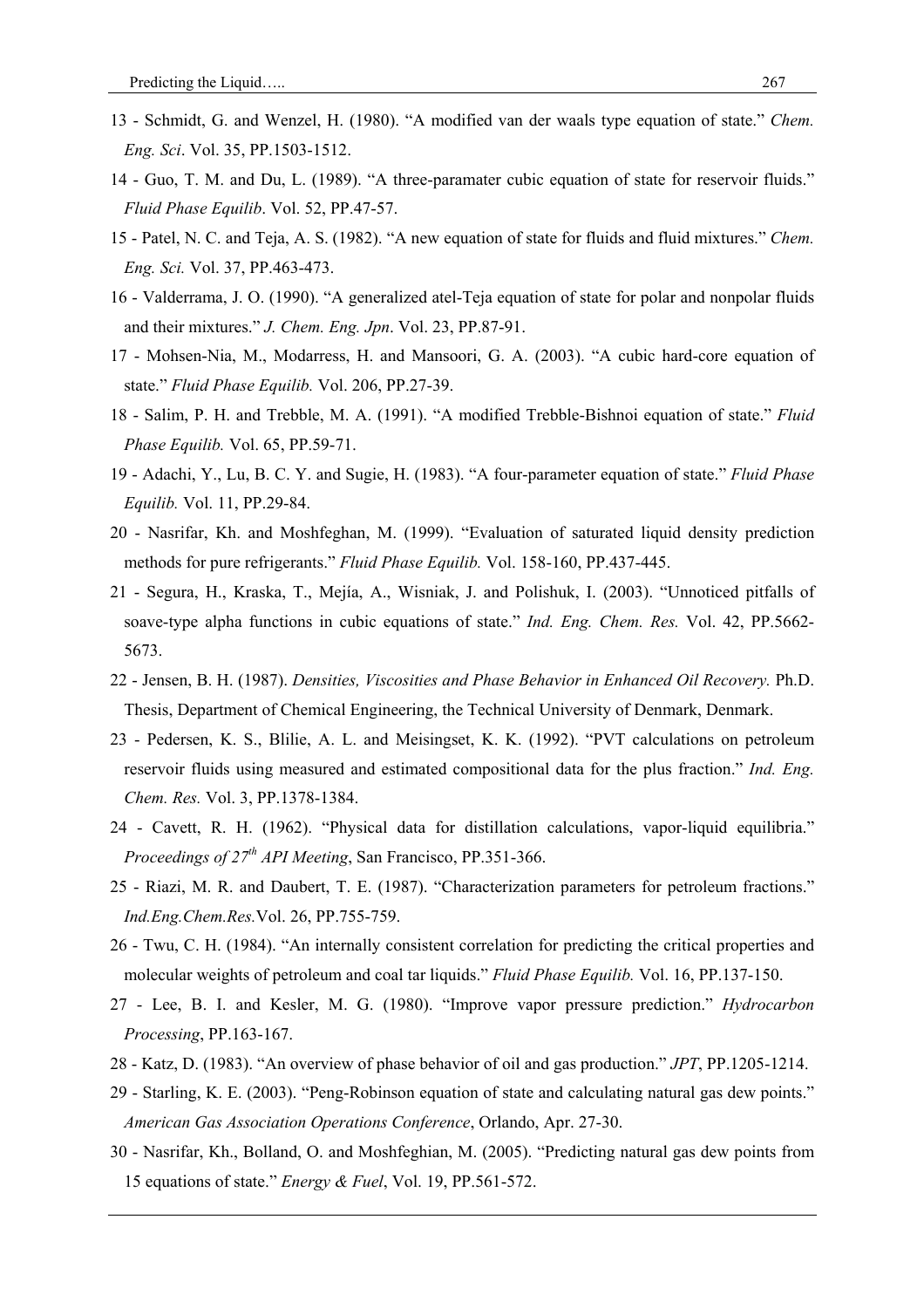- 31 Whitson, C. H. (1983). "Characterizing hydrocarbon plus fractions." *SPE J.*, PP.683-694.
- 32 Haynes, W. M. and Hiza, M. J. (1977). "Measurements of the orthobaric liquid densities of ethane, Ethane, Propane, Isobutane, and normal Butane."*J. Chem. Thermodyn*. Vol. *9*, PP.179-187.
- 33 Hiza, M. J. and Haynes, W. M. (1980). "Orthobaric liquid densities and excess volumes for multicomponent mixtures of low molar mass Alkanes and Nitrogen between 105 and 125 K." *J. Chem. Thermodyn.* Vol. 12, PP.1-10.
- 34 Haynes, W. M. (1982). "Measurements of orthobaric-liquid densities of multicomponent mixtures of LNG components (N<sub>2</sub>, CH<sub>4</sub>, C<sub>2</sub>H<sub>6</sub>, C<sub>3</sub>H<sub>8</sub>, CH<sub>3</sub>CH(CH<sub>3</sub>)CH<sub>3</sub>, C<sub>4</sub>H<sub>10</sub>, CH<sub>3</sub>CH(CH<sub>3</sub>)C<sub>2</sub>H<sub>5</sub> and C<sub>5</sub>H<sub>10</sub>) between 110 and 130 K." *J. Chem. Thermodyn*. Vol. 14, PP.603-612.
- 35 Yang, T., Chen, W. D. and Guo, T. M. (1997). "Phase behavior of a near-critical reservoir fluid mixture." *Fluid Phase Equilib*. Vol. 128, PP.183-197.
- 36 Gozalpour, F., Danesh, A., Todd, A. C., Tehrani, D. H. and Tohidi, B. (2003). "Vapor-liquid equilibrium volume and density measurements of a five-component gas condensate at 278.15-383.15 K." *Fluid Phase Equilib.* Vol. 206, PP.95-104.